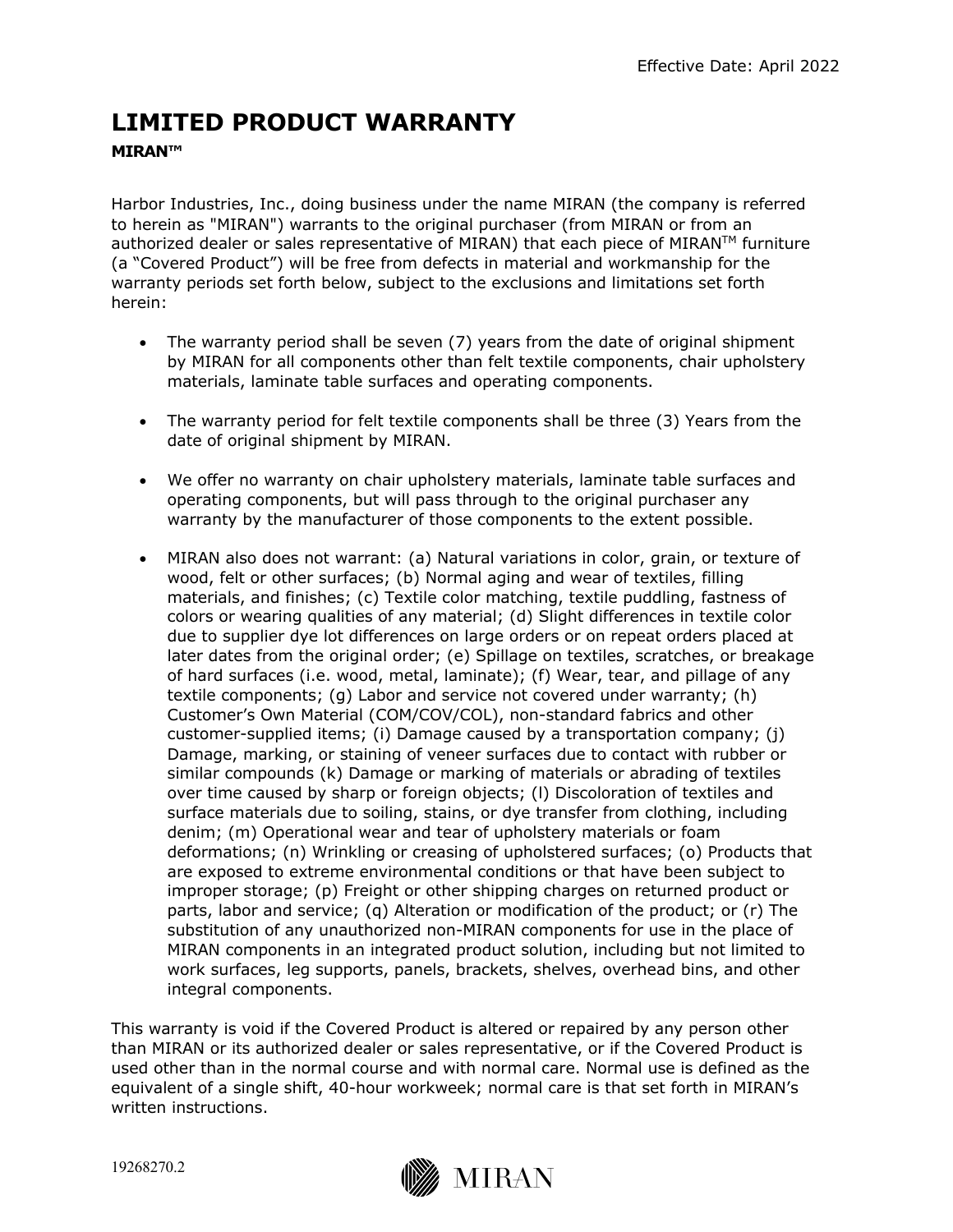The warranty period will automatically terminate at the time that the original purchaser (from MIRAN or from an authorized dealer or sales representative of MIRAN) ceases to solely own, possess, control, and use the Covered Product.

**Remedies.** If this warranty is not satisfied with respect to a Covered Product, MIRAN's sole obligation, and the warranty holder's sole remedy, under this warranty is limited to the following, at MIRAN's option: (a) MIRAN will repair the defective Covered Product (or part or component thereof) at no charge, (b) replace the defective Covered Product (or part or component thereof) at no charge with a new or refurbished Covered Product (or part or component thereof) of comparable function, performance, and quality, or (c) refund the original purchase price at a prorated level based on date of manufacture for the affected Covered Product if repair or replacement is not commercially practicable or cannot be completed in a timely manner, as reasonably determined by MIRAN. All warranty claims shall be made directly to MIRAN within the applicable warranty period, by contacting MIRAN in writing at 14130 172nd Ave., Grand Haven, Michigan 49417, or by following the warranty claim procedures set forth at http://miranspaces.com/warranty/. MIRAN may elect to have the defective goods returned to MIRAN to confirm the defect, or MIRAN may confirm the defect on site at the claimant's place of business or in any other manner suitable to MIRAN, and may request samples, photos, or videos demonstrating the defect before further action. No Covered Product shall be returned or scrapped without prior approval from MIRAN. If MIRAN elects to have the Covered Product returned to MIRAN, it shall issue a return authorization and the warranty claimant shall then deliver the defective goods to MIRAN's facility at the warranty claimant's expense in accordance with the return authorization, with transportation costs reimbursed by MIRAN upon confirmation of the defect.

**Product design & discontinued products.** MIRAN reserves the right to make alterations in design and construction of Covered Products or discontinue Covered Products without prior notice. If items are altered in design and construction or are discontinued, MIRAN reserves the right to repair or replace defective Covered Products or components with equivalent products or components, if available.

**Limitation of Liability.** MIRAN'S MAXIMUM CUMULATIVE LIABILITY HEREUNDER SHALL NOT EXCEED THE PURCHASE PRICE OF THE COVERED PRODUCTS CLAIMED TO BE DEFECTIVE. IN NO EVENT SHALL MIRAN BE LIABLE FOR ANY INDIRECT, INCIDENTAL, SPECIAL OR CONSEQUENTIAL DAMAGES OF ANY TYPE OR KIND, INCLUDING BUT NOT LIMITED TO LOST PROFITS, LOST BUSINESS OPPORTUNITIES OR LOST GOODWILL, RELATING TO THE GOODS SOLD HEREUNDER, THEIR INSTALLATION OR USE, WHETHER IN CONTRACT, TORT PURSUANT TO STATUTE OR OTHERWISE, EVEN IF MIRAN HAS BEEN ADVISED OF THE POSSIBILITY OF SUCH DAMAGES. THE REMEDIES SET FORTH IN THIS LIMITED WARRANTY ARE THE EXCLUSIVE REMEDIES FOR ANY BREACH OF THIS WARRANTY OR OTHER ISSUE RELATING TO MANUFACTURE OR INSTALLATION OF A COVERED PRODUCT.

**DISCLAIMER.** EXCEPT FOR THE EXPRESS LIMITED WARRANTY STATED HEREIN, TO THE EXTENT PERMITTED BY APPLICABLE LAW, MIRAN DOES NOT MAKE, AND EXPRESSLY DISCLAIMS ANY OTHER WARRANTY, EXPRESS OR IMPLIED, STATUTORY OR OTHERWISE, AND, IN PARTICULAR, DOES NOT MAKE AND EXPRESSLY DISCLAIMS ANY IMPLIED WARRANTIES, INCLUDING ANY WARRANTY OF MERCHANTABILITY AND ANY WARRANTY OF FITNESS FOR A PARTICULAR PURPOSE. ANY LEGALLY REQUIRED WARRANTY THAT MAY NOT BE DISCLAIMED WILL BE LIMITED IN DURATION TO ONE (1) YEAR FROM THE DATE OF PURCHASE OR, IF A LONGER DURATION IS LEGALLY REQUIRED, THE MINIMUM LEGALLY REQUIRED DURATION.